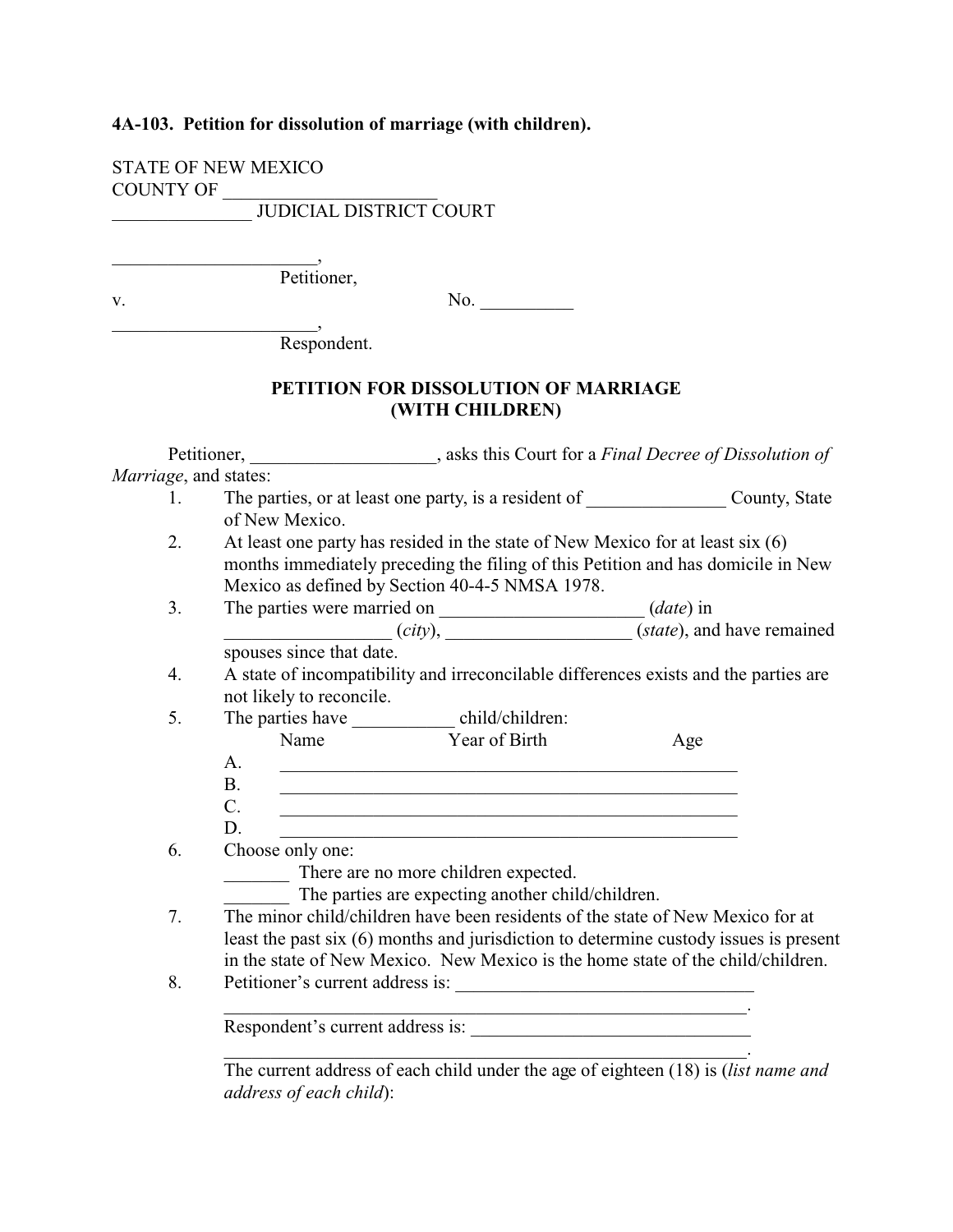9. For the last five (5) years, list the names of the persons with whom each child under the age of eighteen (18) named in paragraph 6 above has resided, and the dates at each residence for each child:

\_\_\_\_\_\_\_\_\_\_\_\_\_\_\_\_\_\_\_\_\_\_\_\_\_\_\_\_\_\_\_\_\_\_\_\_\_\_\_\_\_\_\_\_\_\_\_\_\_\_\_\_\_\_\_\_ \_\_\_\_\_\_\_\_\_\_\_\_\_\_\_\_\_\_\_\_\_\_\_\_\_\_\_\_\_\_\_\_\_\_\_\_\_\_\_\_\_\_\_\_\_\_\_\_\_\_\_\_\_\_\_\_

\_\_\_\_\_\_\_\_\_\_\_\_\_\_\_\_\_\_\_\_\_\_\_\_\_\_\_\_\_\_\_\_\_\_\_\_\_\_\_\_\_\_\_\_\_\_\_\_\_\_\_\_\_\_\_\_ \_\_\_\_\_\_\_\_\_\_\_\_\_\_\_\_\_\_\_\_\_\_\_\_\_\_\_\_\_\_\_\_\_\_\_\_\_\_\_\_\_\_\_\_\_\_\_\_\_\_\_\_\_\_.

\_\_\_\_\_\_\_\_\_\_\_\_\_\_\_\_\_\_\_\_\_\_\_\_\_\_\_\_\_\_\_\_\_\_\_\_\_\_\_\_\_\_\_\_\_\_\_\_\_\_\_\_\_\_\_. 10. Petitioner has information about custody proceeding(s) involving the minor child/children either pending or in the past in a court in this state or any other state. (*Choose one*)

\_\_\_\_\_\_\_\_\_\_\_\_\_\_\_\_\_\_\_\_\_\_\_\_\_\_\_\_\_\_\_\_\_\_\_\_\_\_\_\_\_\_\_\_\_\_\_\_\_\_\_\_\_\_\_\_\_\_\_\_ \_\_\_\_\_\_\_\_\_\_\_\_\_\_\_\_\_\_\_\_\_\_\_\_\_\_\_\_\_\_\_\_\_\_\_\_\_\_\_\_\_\_\_\_\_\_\_\_\_\_\_\_\_\_\_\_\_\_\_\_ \_\_\_\_\_\_\_\_\_\_\_\_\_\_\_\_\_\_\_\_\_\_\_\_\_\_\_\_\_\_\_\_\_\_\_\_\_\_\_\_\_\_\_\_\_\_\_\_\_\_\_\_\_\_\_\_\_\_\_\_.

\_\_\_\_\_\_\_ Yes  $\sim$  No If yes, provide court information:

11. Choose only one:

Petitioner has not participated as a party, witness, or in any other capacity in any other litigation concerning the custody of the minor child/children in New Mexico or in any other jurisdiction and/or state. OR

Petitioner has participated as a party, witness, or in some other capacity in other litigation concerning the custody of the minor child/children. List all case names including names of parties, name of court, location of the court, and court case number:

 $\overline{\phantom{a}}$  , and the contribution of the contribution of the contribution of the contribution of the contribution of the contribution of the contribution of the contribution of the contribution of the contribution of the \_\_\_\_\_\_\_\_\_\_\_\_\_\_\_\_\_\_\_\_\_\_\_\_\_\_\_\_\_\_\_\_\_\_\_\_\_\_\_\_\_\_\_\_\_\_\_\_\_\_\_\_\_\_\_\_\_\_\_\_.

\_\_\_\_\_\_\_\_\_\_\_\_\_\_\_\_\_\_\_\_\_\_\_\_\_\_\_\_\_\_\_\_\_\_\_\_\_\_\_\_\_\_\_\_\_\_\_\_\_\_\_\_\_\_\_\_\_\_\_\_ \_\_\_\_\_\_\_\_\_\_\_\_\_\_\_\_\_\_\_\_\_\_\_\_\_\_\_\_\_\_\_\_\_\_\_\_\_\_\_\_\_\_\_\_\_\_\_\_\_\_\_\_\_\_\_\_\_\_\_\_ \_\_\_\_\_\_\_\_\_\_\_\_\_\_\_\_\_\_\_\_\_\_\_\_\_\_\_\_\_\_\_\_\_\_\_\_\_\_\_\_\_\_\_\_\_\_\_\_\_\_\_\_\_\_\_\_\_\_\_\_.

12. Someone other than Respondent and me has physical custody of the minor child/children or claims to have custody or visitation rights with respect to the minor child/children. (*Choose one*)

 $-$  Yes

 $\overline{\phantom{a}}$  No

If yes, list the name of any such individual(s):

13. Choose only one:

Petitioner and Respondent are fit and proper persons to have joint legal custody of the minor child/children, with the rights and responsibilities identified in Paragraphs F and J of Section 40-4-9.1 NMSA 1978, and subject to a parenting plan that is consistent with the best interests of the child/children. OR

Petitioner is a fit and proper person to have sole legal custody of the child/children and is able to show the Court why sole legal custody is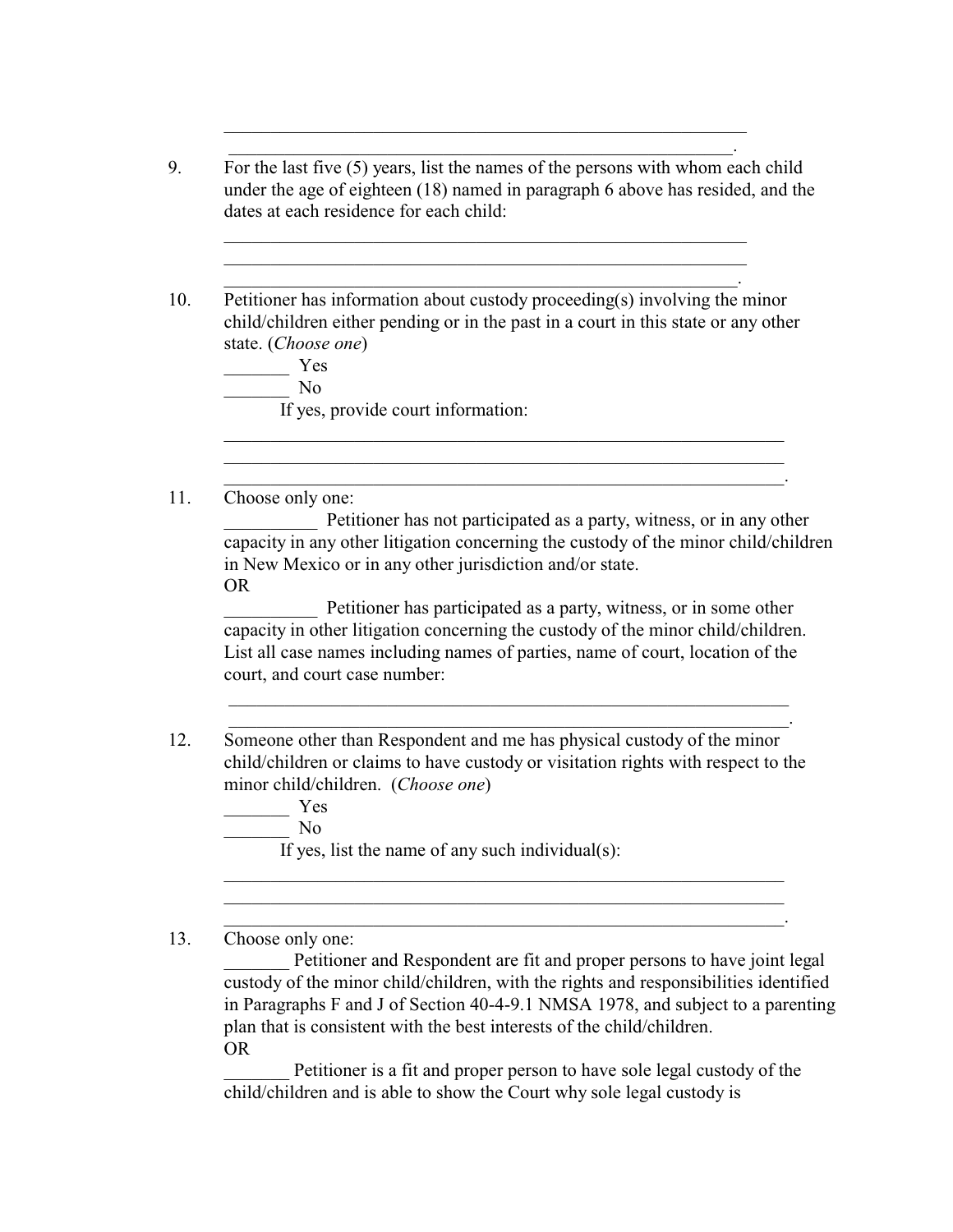appropriate for the child/children.

- 14. The parties should be ordered to contribute to the support and maintenance of the parties' child/children pursuant to the New Mexico Child Support Guidelines.
- 15. Any sole and separate property or debts of the parties should be confirmed by the Court.
- 16. Any community property of the parties should be equitably divided.
- 17. Any community debts of the parties should be equitably allocated.
- 18. CIRCLE ONE: My spouse [is] [is not] a member of the military.
- 19. OPTIONAL (*Cross out if this does not apply to you*): Petitioner is in need of spousal support (alimony) to be paid to him/her by Respondent.
- 20. OPTIONAL (*Cross out if this does not apply to you*): Petitioner wishes to be restored to his/her former name,

Petitioner asks that the Court:

- A. Enter a *Final Decree of Dissolution of Marriage* on the grounds of incompatibility;
- B. (*Choose only one*)

Award joint legal custody of the child/children and adopt a parenting plan in the child/children's best interests; OR

Award sole legal custody of the child/children to Petitioner/Respondent (*circle one*), with visitation for the other parent that is consistent with the best interests of the child/children;

- C. Order the parties to contribute to the support and maintenance of the parties' minor child/children pursuant to the New Mexico Child Support Guidelines;
- D. Confirm the separate property and separate debts of the parties;
- E. Equitably divide the community property and community debt of the parties;
- F. Order the Respondent to pay spousal support (*cross out if this does not apply*);
- G. Order that Petitioner's name be restored to his/her former name of \_\_\_\_\_\_\_\_\_\_\_\_\_\_\_\_\_\_\_\_\_\_ (*cross out if this does not apply*); and
- H. Provide for such other and further relief as the Court may deem just and proper.

Submitted by:

Name

Street/mailing address

 $\mathcal{L}_\mathcal{L}$  , which is a set of the set of the set of the set of the set of the set of the set of the set of the set of the set of the set of the set of the set of the set of the set of the set of the set of the set of

 $\_$  . The set of the set of the set of the set of the set of the set of the set of the set of the set of the set of the set of the set of the set of the set of the set of the set of the set of the set of the set of the se

 $\mathcal{L}_\mathcal{L}$  , which is a set of the set of the set of the set of the set of the set of the set of the set of the set of the set of the set of the set of the set of the set of the set of the set of the set of the set of

 $\mathcal{L}_\mathcal{L}$  , which is a set of the set of the set of the set of the set of the set of the set of the set of the set of the set of the set of the set of the set of the set of the set of the set of the set of the set of

City, State, Zip